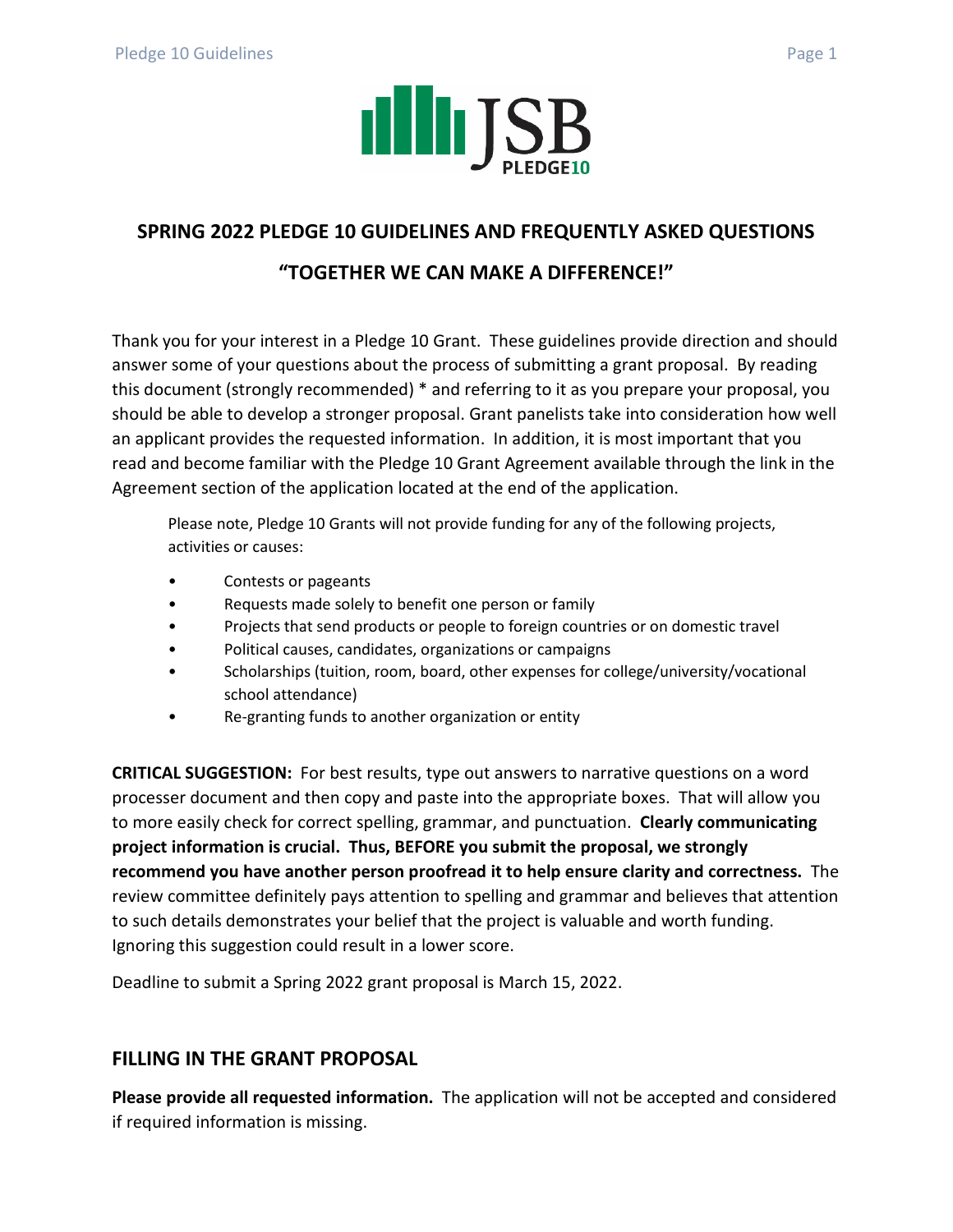**Funding Information –** Projects must serve persons within Jonesboro State Bank's primary service area: Jackson, Bienville, Winn and southern Lincoln parishes. Designate the primary focus area of your project--no more than two.) Also indicate which type organization is applying: charitable, governmental, school, or church/house of worship.

*If you are applying as a charitable organization, it must be so designated and in good standing with the Internal Revenue Service (IRS) AND the State of Louisiana Secretary of State.* It is your responsibility to confirm your status.

If a non-profit organization is other than a  $501$  (c)(3), please indicate in the narrative. If your organization is listed with the IRS or Secretary of State as Doing Business As (DBA) under another name, provide that information in the Organization Mission section. We verify this information prior to consideration for funding.

**Organization Information -** Complete each section marked with a red star (\*). Be certain to provide the **FULL** mailing address. The Senior Official is the person authorized to legally act for the organization/agency (generally an Executive Director, Board Chair/President, Principal or CEO) and MUST be informed of the grant proposal. That person's email must be submitted. Provide additional information if available. When describing your organization and its activities*, assume that the members of the grant panel scoring the proposal are not be familiar with what you do.* Please provide clear, understandable descriptions with appropriate grammar and punctuation.

**Request History -** Provide requested information for ALL grants for your organization/school, not simply a program. The same or equivalent project will be funded no more than twice.

**Project Information –** Name your project (should NOT be the same name as the organization), the amount you are requesting (minimum \$2,500 and maximum \$10,000), the name and title of the person(s) who will be overseeing the project, project dates and a description of the project itself (do not repeat information from the organization information section.) Please note that a project must begin within 90 days of the date of award notification and may run no more than 12 months after the **award** of the grant.

Describe what you plan for the project to accomplish, including:

- How this project is **new** or a significant **expansion** of current activities or services **(Pledge 10 grants do NOT fund existing/ongoing services).**
- In what way(s) this project will reach **new** participants or significantly expand the number of persons you seek to serve.
- The number of persons you seek to serve/impact.
- Whether/how the described project addresses an **unmet** or **underserved** need.
- If you are including speaker fees, provide the name of the proposed speaker and email [Pledge10@jboro.com](mailto:Pledge10@jboro.com) documentation to validate fee amount.

The project budget is crucial and should list and describe in detail all income in addition to the requested grant amount. (For example, if you charge a participation fee, or some expenses will be covered by another grant/donation that should be included.) All planned expenditures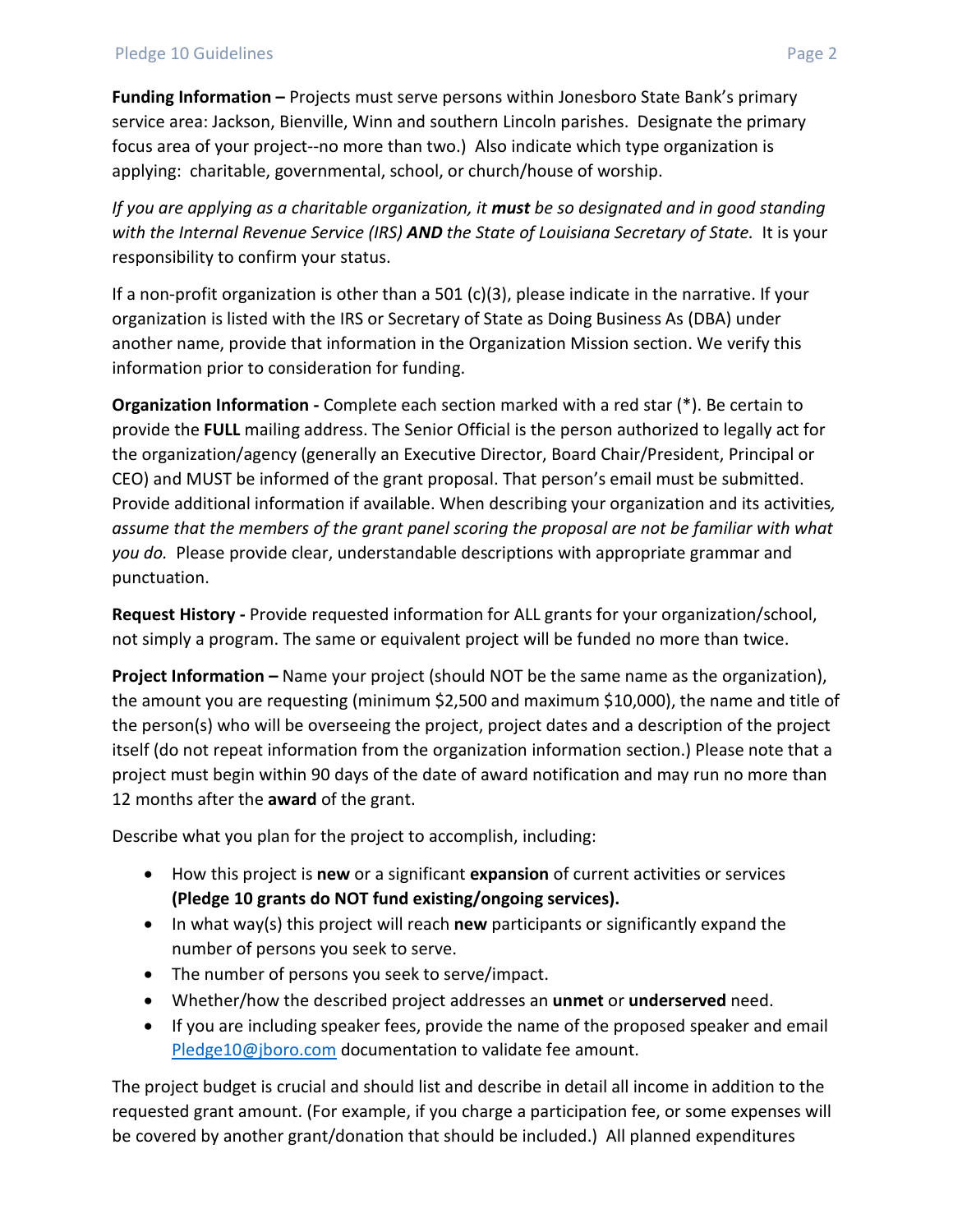should be listed in detail and described (note, **we do not fund existing salaries/overhead.**) Income and expense amounts must match exactly. The application will automatically add up the figures you supply. (email [pledge10@jboro.com](mailto:pledge10@jboro.com) with questions.)

If you are a charitable organization (listed as a non-profit with the Louisiana Secretary of State and IRS) AND a first-time Pledge 10 applicant, email a copy of your budget to pledge10@jboro.com.

Each grant cycle we receive a healthy number of worthy grant requests. Thus, we may not be able to fully fund those recommended. Tell us how you will adjust the project in the event of partial funding*. If your organization/agency is submitting more than one proposal, be certain to indicate your priorities by ranking them (1 or 2).* An applicant may submit no more than two (2) proposals in any given grant cycle.

Project Relevancy asks for information about how your project will meet needs within the Jonesboro State Bank service area. This communicates your level of familiarity with those who will be served by grant funding.

Explain how you will evaluate the effectiveness of your project, assess outcomes achieved, what improvements could be made, and other information you expect to provide to us in your project final report.

In what ways will you promote the project to those who may be served by it and the larger community? *Specifically, describe how will you acknowledge Jonesboro State Bank Pledge 10 as a funder of your project*.

**Community Served –** List the parish or parishes in which your project will take place, the number of people you hope to impact, and how you learned about Pledge 10 (e.g. name of newspaper, radio station, social media, etc.)

Pledge 10's budget is based on 10% of the bank's profits, therefore our customer base is crucial to the success of Pledge 10. JSB strives to be a responsible steward of the Bank's profits dedicated to Pledge 10. You are not required to have any banking relationships with JSB to qualify for grant funding, and your answer will not affect your scoring results. However, we do ask that you answer this question so we can better understand our role as stewards of Pledge 10.

**Agreement –** Download and read the Pledge 10 Grant Agreement. By checking the "I agree to the terms and conditions" box, you are verifying that you have read and agree to abide by the Pledge 10 Grant Agreement. It is **YOUR** responsibility to read this information. Recommended: Before you hit submit, read the application again to make sure that you have provided all requested information.

Provide the name **and** email address of the person authorized to submit the application and complete the two-step "I'm not a robot" function. **DO NOT HIT SUBMIT IF BOTH STEPS ARE NOT COMPLETED.**